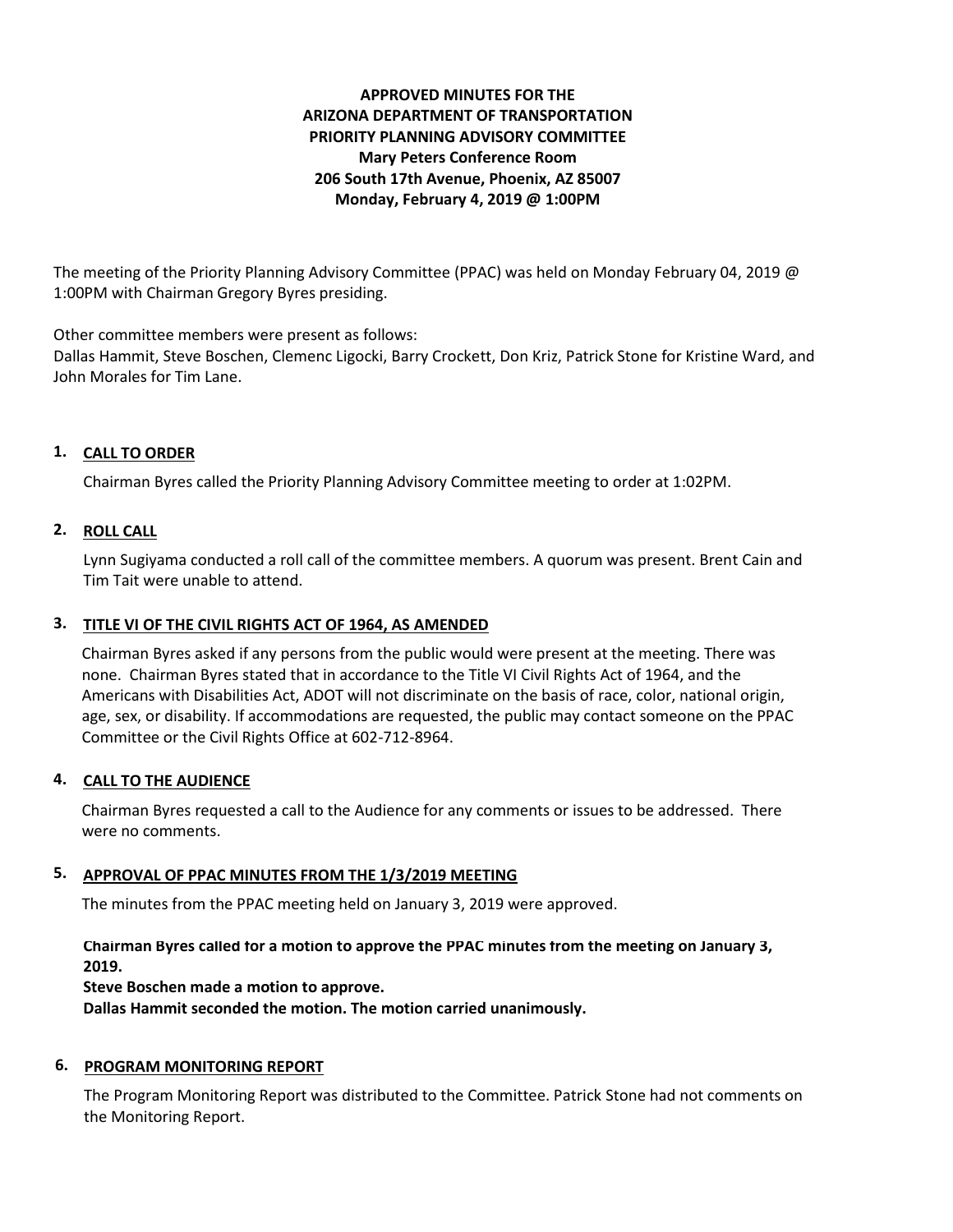## **7. Approval of the Tentative FY 2020 – 2024 Five Year Transportation Facilities Construction Program**

Discussion and Possible Action

(Materials to be provided)

- a. Summary of the Program
- b. FY 2020-2024 Statewide Highway Construction Program Recommendations (Excluding PAG and MAG)
- c. FY 2020-2024 PAG Regional Transportation Plan Highway Program Recommendations
- d. FY 2020-2024 MAG Regional Transportation Plan / Freeway Program Recommendations
- e. FY 2020-2024 Airport Development Program Recommendations

**Bret Anderson presented Item 7.** 

**Chairman Byres called for a motion to approve the Tentative FY 2020 – 2024 Five Year Transportation Facilities Construction Program.** 

**Dallas Hammit made a motion to approve.** 

**Steve Boschen seconded the motion. The motion carried unanimously.** 

**Bret Anderson presented the Tentative FY 2020-2024 Five Year Transportation Facilities Construction Program. PPAC Members are in agreement of the projects that will be in the next programming cycle.**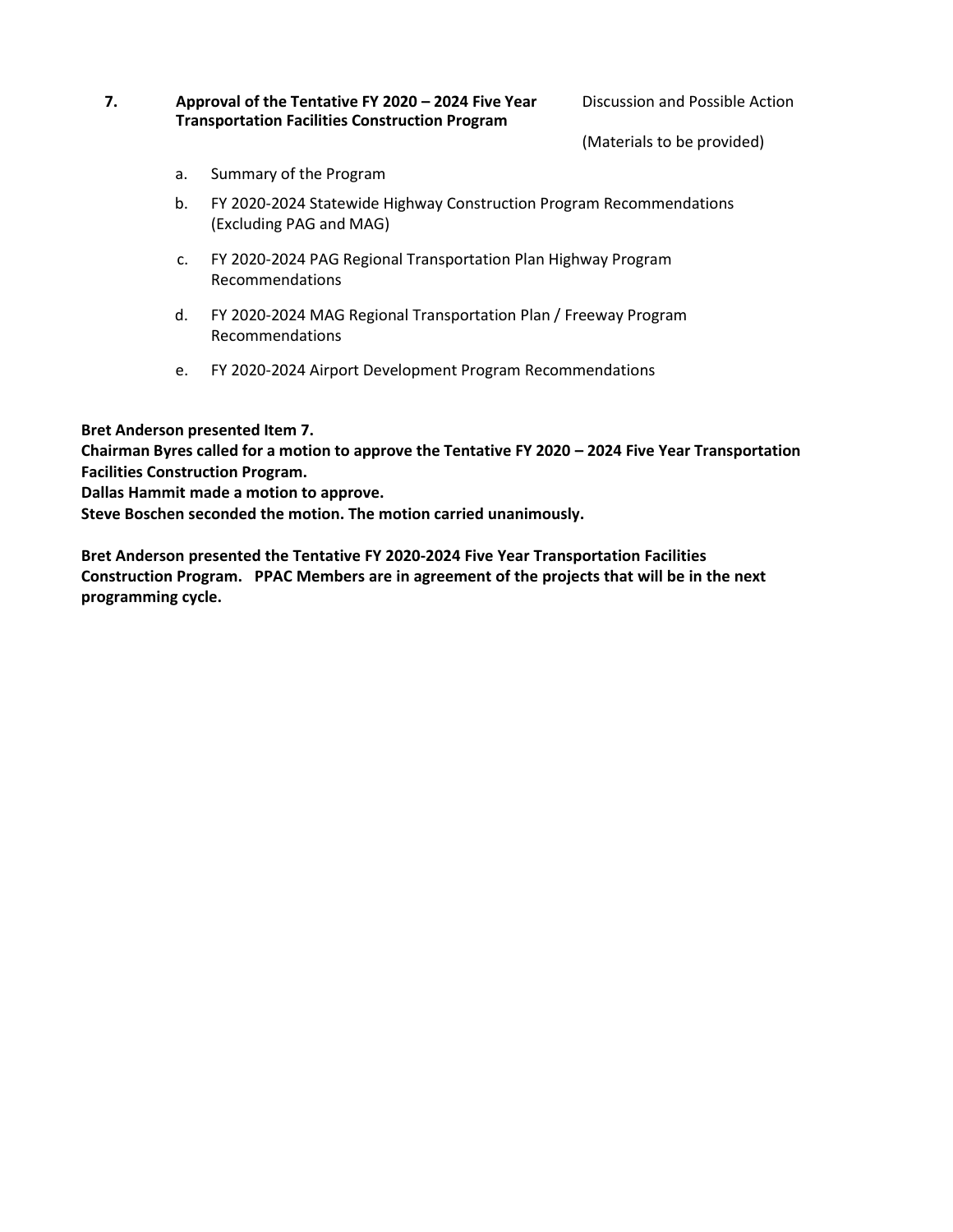## **8. PPAC - PROJECT MODIFICATIONS - DISCUSSION AND POSSIBLE ACTION**

|           | SR 89A @ MP 387.0                                                                                                                                                                       |
|-----------|-----------------------------------------------------------------------------------------------------------------------------------------------------------------------------------------|
|           | PUMPHOUSE WASH BRIDGE, STR #79                                                                                                                                                          |
|           | <b>BRIDGE REHABILITATION</b>                                                                                                                                                            |
| County:   | Coconino                                                                                                                                                                                |
| District: | Northcentral                                                                                                                                                                            |
|           | FY 2019                                                                                                                                                                                 |
| Project:  | H877801C TIP#: 24215                                                                                                                                                                    |
|           | Kirstin Huston                                                                                                                                                                          |
|           | \$2,750,000                                                                                                                                                                             |
|           | \$0                                                                                                                                                                                     |
|           | Defer project to FY20                                                                                                                                                                   |
|           | Route & MP:<br><b>Project Name:</b><br><b>Type of Work:</b><br>Schedule:<br><b>Project Manager:</b><br><b>Program Amount:</b><br><b>New Program Amount:</b><br><b>Requested Action:</b> |

**Item 8-1 was presented by: Kirstin Huston Chairman called for a motion to approve Item 8-1. Steve Boschen made the motion to approve. Barry Crockett seconded the motion. Motion carried unanimously** 

| $8 - 2$ | Route & MP:                | SR 260 @ MP 394.0                   |
|---------|----------------------------|-------------------------------------|
|         | <b>Project Name:</b>       | LITTLE COLORADO RIVER BR            |
|         | Type of Work:              | <b>CONSTRUCT BRIDGE REPLACEMENT</b> |
|         | County:                    | Apache                              |
|         | District:                  | <b>Northeast</b>                    |
|         | Schedule:                  | FY 2019                             |
|         | Project:                   | H826901C TIP#: 14517                |
|         | <b>Project Manager:</b>    | Jeffrey Davidson                    |
|         | <b>Program Amount:</b>     | \$500,000                           |
|         | <b>New Program Amount:</b> | \$0                                 |
|         | <b>Requested Action:</b>   | Defer Project to FY20.              |

**Item 8-2 was presented by: Jeffrey Davidson Chairman called for a motion to approve Item 8-2. Dallas Hammit made the motion to approve. Steve Boschen seconded the motion. Motion carried unanimously**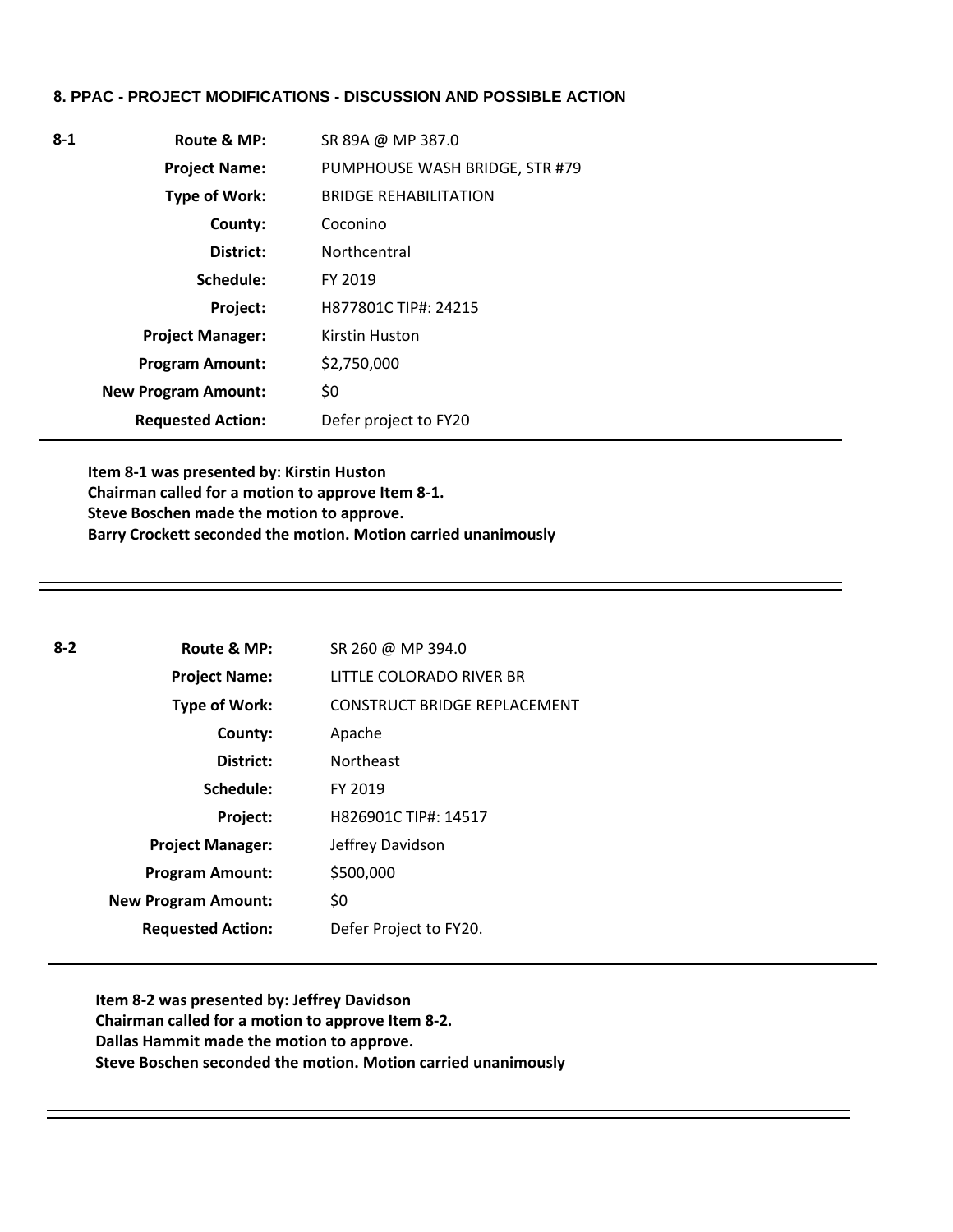| Route & MP:                | I-40 @ MP 109.0              |
|----------------------------|------------------------------|
| <b>Project Name:</b>       | ANVIL ROCK RD TI UP #1610    |
| <b>Type of Work:</b>       | <b>BRIDGE REHABILITATION</b> |
| County:                    | Yavapai                      |
| District:                  | <b>Northwest</b>             |
| Schedule:                  |                              |
| Project:                   | F025401L TIP#: 9110          |
| <b>Project Manager:</b>    | <b>Richard Wallace</b>       |
| <b>Program Amount:</b>     | \$80,000                     |
| <b>New Program Amount:</b> | \$0                          |
| <b>Requested Action:</b>   | Delete scoping subphase      |
|                            |                              |

**Item 8-3 was presented by: Richard Wallace Chairman called for a motion to approve Item 8-3. Steve Boschen made the motion to approve. Barry Crockett seconded the motion. Motion carried unanimously** 

| $8 - 4$ | Route & MP:                | US 191 @ MP 476.3                                 |
|---------|----------------------------|---------------------------------------------------|
|         | <b>Project Name:</b>       | AGUA SAL BR #1004/1005 & LUKACHUKAI WASH BR #1006 |
|         | <b>Type of Work:</b>       | <b>DECK REPLACEMENT</b>                           |
|         | County:                    | Apache                                            |
|         | District:                  | <b>Northeast</b>                                  |
|         | Schedule:                  |                                                   |
|         | Project:                   | H894501D TIP#: 100362                             |
|         | <b>Project Manager:</b>    | Adam Mcguire                                      |
|         | <b>Program Amount:</b>     | \$1,000,000                                       |
|         | <b>New Program Amount:</b> | \$1,606,000                                       |
|         | <b>Requested Action:</b>   | Increase budget.                                  |
|         |                            | Change Type of Work.                              |

**Item 8-4 was presented by: Adam McGuire** 

**Chairman called for a motion to approve Item 8-4.**

**Barry Crockett made the motion to approve.** 

**Steve Boschen seconded the motion. Motion carried unanimously** 

**Discussion followed that the Justification on the PRB Form needed some revisions to reflect to work to be completed. Revised PRB Form will be made for the State Transportation Board.** 

**8-3**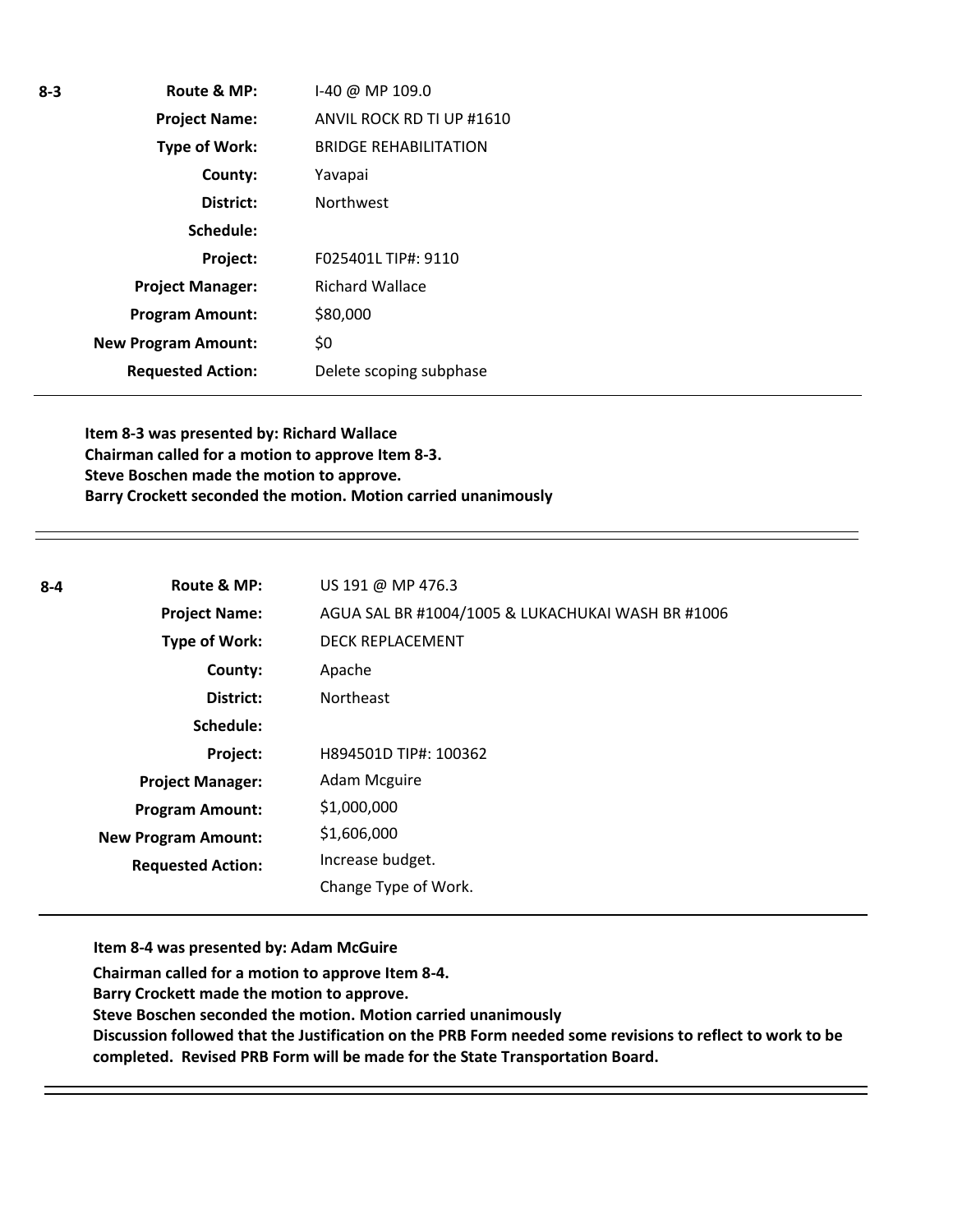| $8 - 5$ | Route & MP:                | SR 77 @ MP 358.8                          |
|---------|----------------------------|-------------------------------------------|
|         | <b>Project Name:</b>       | <b>TAYLOR - RODEO</b>                     |
|         | Type of Work:              | <b>DESIGN SIDEWALK, CURB &amp; GUTTER</b> |
|         | County:                    | Navajo                                    |
|         | District:                  | <b>Northeast</b>                          |
|         | Schedule:                  |                                           |
|         | Project:                   | F025301D TIP#: 100992                     |
|         | <b>Project Manager:</b>    | Derek Boland                              |
|         | <b>Program Amount:</b>     | \$0                                       |
|         | <b>New Program Amount:</b> | \$185,000                                 |
|         | <b>Requested Action:</b>   | Establish new project                     |

**Item 8-5 was presented by: Kirstin Huston Chairman called for a motion to approve Item 8-5. Steve Boschen made the motion to approve. Barry Crockett seconded the motion. Motion carried unanimously** 

## **PPAC - NEW PROJECTS - DISCUSSION AND POSSIBLE ACTION**

| 8-6 | Route & MP:                | Various                                    |
|-----|----------------------------|--------------------------------------------|
|     | <b>Project Name:</b>       | SR 90 & SR 92 Signal Cabinet, Sierra Vista |
|     | Type of Work:              | Upgrade Signal Cabinet                     |
|     | County:                    | Cochise                                    |
|     | District:                  |                                            |
|     | Schedule:                  |                                            |
|     | Project:                   | F025601X TIP#: 100981                      |
|     | <b>Project Manager:</b>    | Illya Riske                                |
|     | <b>Program Amount:</b>     | \$0                                        |
|     | <b>New Program Amount:</b> | \$278,000                                  |
|     | <b>Requested Action:</b>   | Establish new project.                     |

**Item 8-6 was presented by: Kirstin Huston Chairman called for a motion to approve Item 8-5. Steve Boschen made the motion to approve. Barry Crockett seconded the motion. Motion carried unanimously**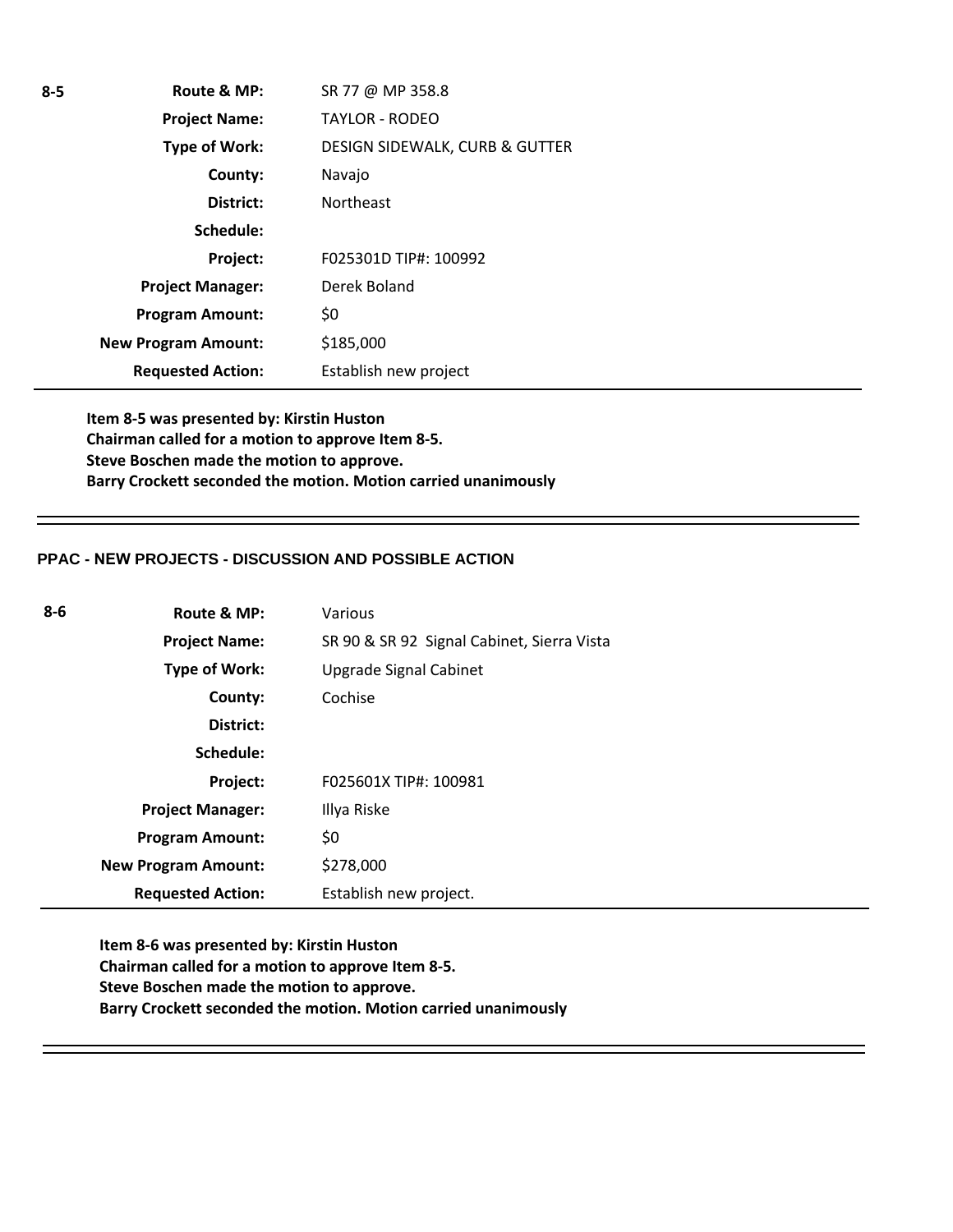| $8 - 7$ | Route & MP:                |                                           |
|---------|----------------------------|-------------------------------------------|
|         | <b>Project Name:</b>       | Statewide Third Party Traffic Data - FY19 |
|         | Type of Work:              | <b>Acquire Traffic Data</b>               |
|         | County:                    | Maricopa                                  |
|         | District:                  |                                           |
|         | Schedule:                  |                                           |
|         | Project:                   | M712101X TIP#: 100993                     |
|         | <b>Project Manager:</b>    | Illya Riske                               |
|         | <b>Program Amount:</b>     | \$0                                       |
|         | <b>New Program Amount:</b> | \$490,000                                 |
|         | <b>Requested Action:</b>   | <b>Establish Project</b>                  |

**Item 8-7 was presented by: Vahid Goftar Chairman called for a motion to approve Item 8-7. Dallas Hammit made the motion to approve. Steve Boschen seconded the motion. Motion carried unanimously** 

#### **PPAC - PROJECT MODIFICATIONS - DISCUSSION AND POSSIBLE ACTION**

| 8-8 | Route & MP:                | SR 89A @ MP 401.0                       |
|-----|----------------------------|-----------------------------------------|
|     | <b>Project Name:</b>       | SR 89A SPUR OP, STR #1187               |
|     | Type of Work:              | <b>BRIDGE REHABILITATION</b>            |
|     | County:                    | Coconino                                |
|     | District:                  | Northcentral                            |
|     | Schedule:                  | FY 2019                                 |
|     | Project:                   | H877901C TIP#: 24415                    |
|     | <b>Project Manager:</b>    | Jeffrey Davidson                        |
|     | <b>Program Amount:</b>     | \$4,500,000                             |
|     | <b>New Program Amount:</b> | \$6,700,000                             |
|     | <b>Requested Action:</b>   | Increase in Budget, Change project name |

**Item 8-8 was presented by: Jeffrey Davidson Chairman called for a motion to approve Item 8-8. Steve Boschen made the motion to approve. Dallas Hammit seconded the motion. Motion carried unanimously**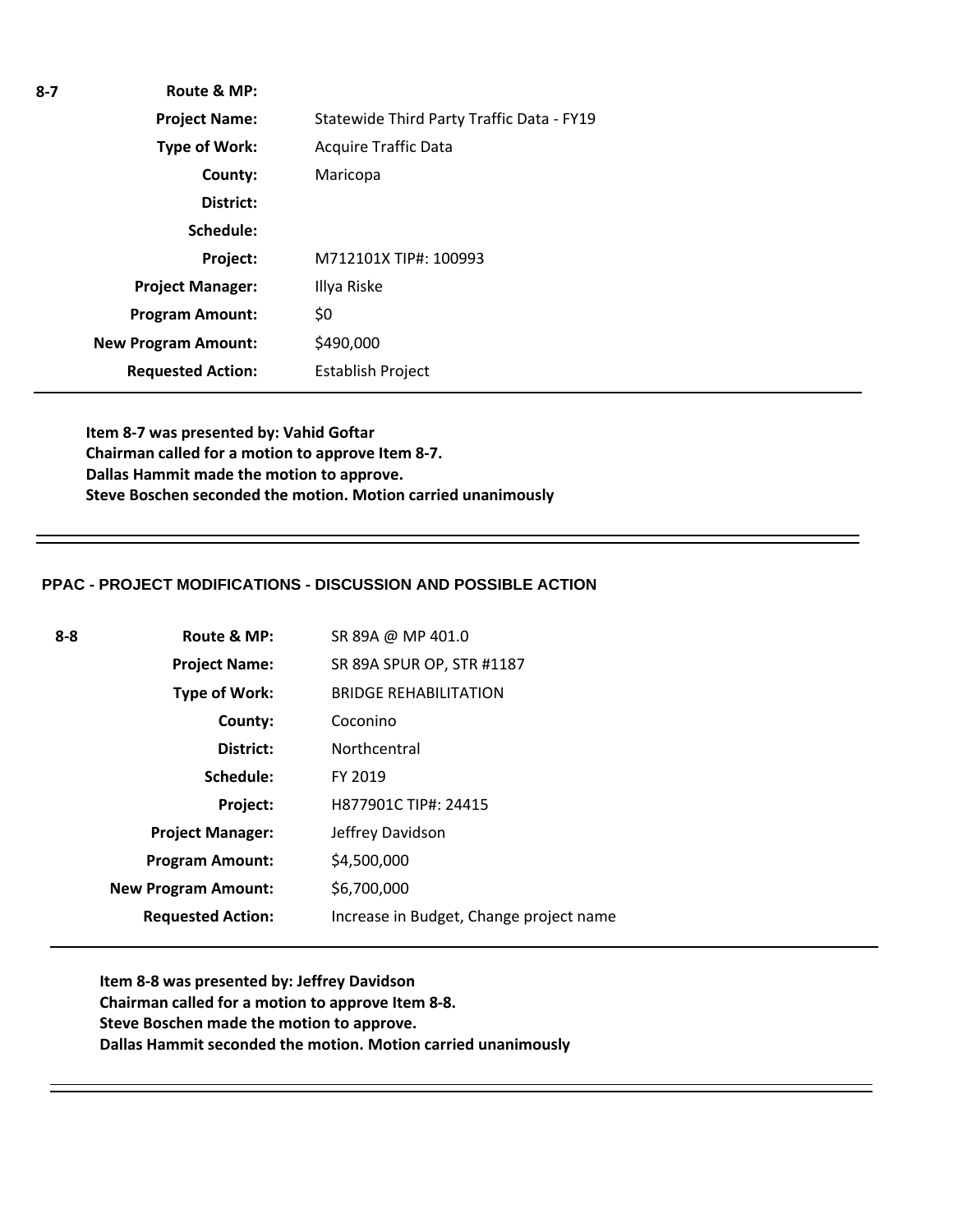#### **PPAC - PROJECT MODIFICATIONS - DISCUSSION AND POSSIBLE ACTION**

| $8-9$ | Route & MP:                | Various                                              |
|-------|----------------------------|------------------------------------------------------|
|       | <b>Project Name:</b>       | Statewide RW Plans, Titles, Appraisals               |
|       | Type of Work:              | Excess Land Disposal-plans, titles, appraisals, misc |
|       | County:                    | Statewide                                            |
|       | District:                  |                                                      |
|       | Schedule:                  |                                                      |
|       | Project:                   | M697501X TIP#: 100251                                |
|       | <b>Project Manager:</b>    | John Eckhardt III                                    |
|       | <b>Program Amount:</b>     | \$500,000                                            |
|       | <b>New Program Amount:</b> | \$750,000                                            |
|       | <b>Requested Action:</b>   | Increase budget.                                     |

**Item 8-9 was presented by: Dave Edwards Chairman called for a motion to approve Item 8-9. Steve Boschen made the motion to approve. Steve Boschen seconded the motion. Motion carried unanimously** 

## **PPAC - NEW PROJECTS - DISCUSSION AND POSSIBLE ACTION**

| $8 - 10$ | Route & MP:                | Local Road                                |
|----------|----------------------------|-------------------------------------------|
|          | <b>Project Name:</b>       | <b>WELLTON &amp; MOHAWK CANAL BRIDGES</b> |
|          | <b>Type of Work:</b>       | REHABILITATE BRIDGE                       |
|          | County:                    | Yuma                                      |
|          | District:                  | Southwest                                 |
|          | Schedule:                  |                                           |
|          | Project:                   | T002801C TIP#: 100097 and 100098          |
|          | <b>Project Manager:</b>    | <b>Olivier Mirza</b>                      |
|          | <b>Program Amount:</b>     | \$0                                       |
|          | <b>New Program Amount:</b> | \$1,075,000                               |
|          | <b>Requested Action:</b>   | <b>Establish Construction Project.</b>    |
|          |                            |                                           |

**Item 8-10 was presented by: Olivier Mirza Chairman called for a motion to approve Item 8-10. Patrick Stone made the motion to approve. Steve Boschen seconded the motion. Motion carried unanimously**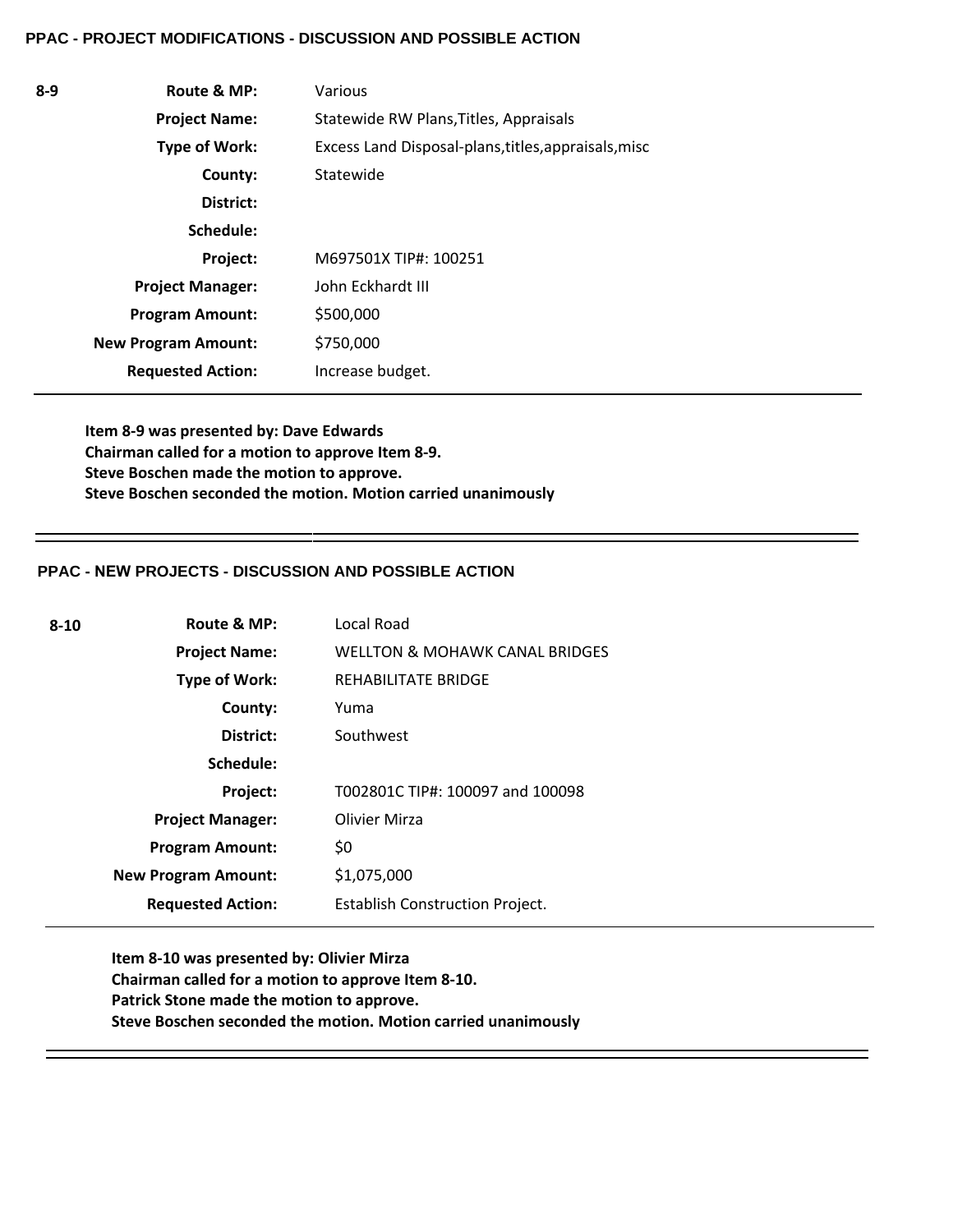#### **PPAC - PROJECT MODIFICATIONS - DISCUSSION AND POSSIBLE ACTION**

| $8 - 11$ | Route & MP:                | $1-40$ @ MP 197.8                            |
|----------|----------------------------|----------------------------------------------|
|          | <b>Project Name:</b>       | <b>BUTLER AVE TI &amp; 4TH ST OVERPASS</b>   |
|          | Type of Work:              | <b>BRIDGE REHABILITATION AND REPLACEMENT</b> |
|          | County:                    | Coconino                                     |
|          | District:                  | Northcentral                                 |
|          | Schedule:                  |                                              |
|          | Project:                   | H881501D TIP#: 19816                         |
|          | <b>Project Manager:</b>    | <b>Trent Kelso</b>                           |
|          | <b>Program Amount:</b>     | \$1,060,000                                  |
|          | <b>New Program Amount:</b> | \$1,275,000                                  |
|          | <b>Requested Action:</b>   | Increase design budget                       |

**Item 8-11 was presented by: Trent Kelso Chairman called for a motion to approve Item 8-11. Steve Boschen made the motion to approve. Barry Crockett seconded the motion. Motion carried unanimously** 

#### **PPAC - NEW PROJECTS - DISCUSSION AND POSSIBLE ACTION**

| $8 - 12$ | Route & MP:                | SR 77 @ MP 68.1          |
|----------|----------------------------|--------------------------|
|          | <b>Project Name:</b>       | JCT I-10 - GENEMATAS DR. |
|          | Type of Work:              | PAVEMENT REHABILITATION  |
|          | County:                    | Pima                     |
|          | District:                  | Southcentral             |
|          | Schedule:                  |                          |
|          | Project:                   | F024801D TIP#: 9120      |
|          | <b>Project Manager:</b>    | <b>Troy Sieglitz</b>     |
|          | <b>Program Amount:</b>     | \$0                      |
|          | <b>New Program Amount:</b> | \$639,000                |
|          | <b>Requested Action:</b>   | Establish Design Project |
|          |                            |                          |

**Item 8-12 was presented by: Troy Sieglitz Chairman called for a motion to approve Item 8-12. Barry Crockett made the motion to approve. Dallas Hammit seconded the motion. Motion carried unanimously**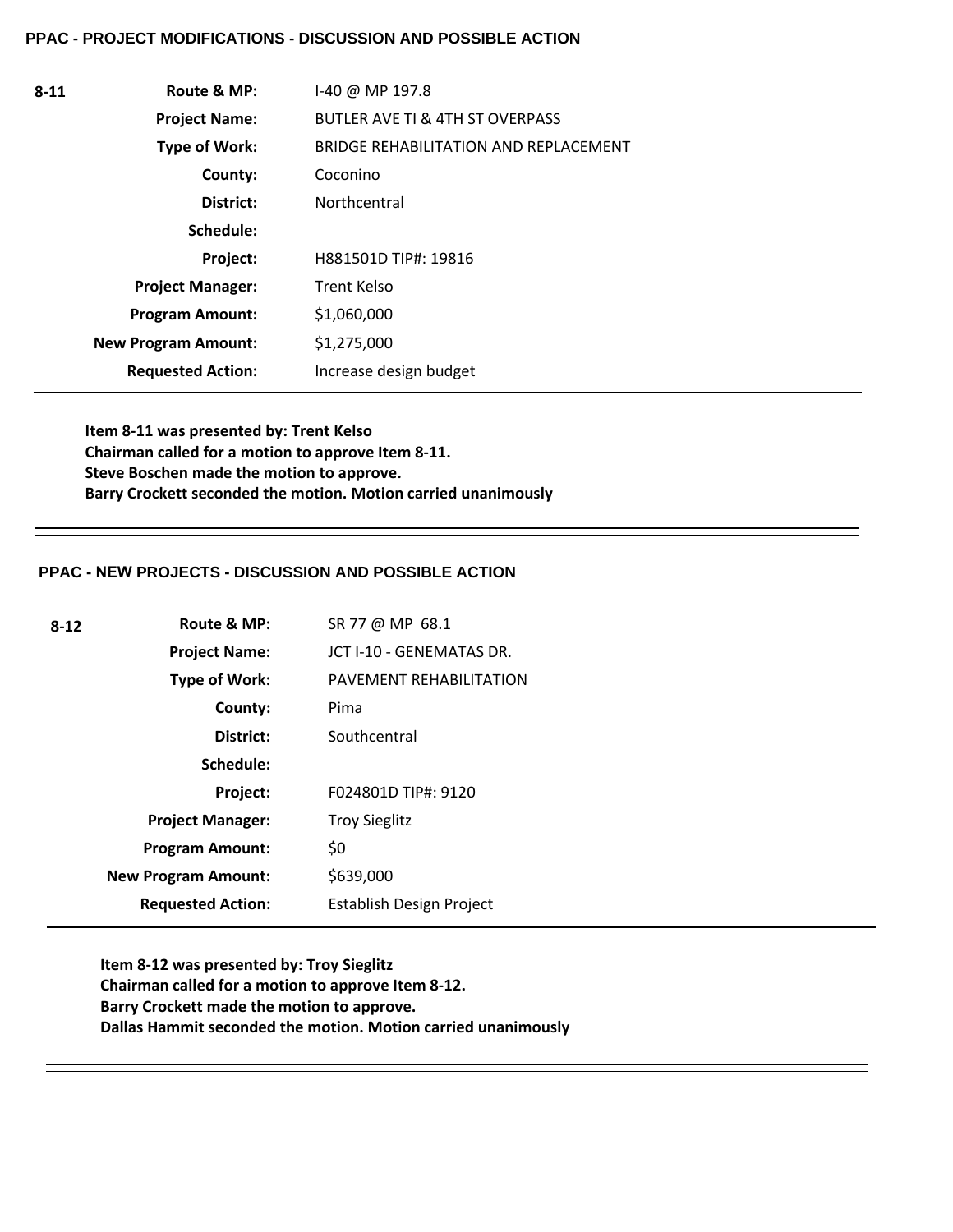#### **FY 2019-2023 Airport Development Program – Projects** Discussion and Possible Action

**9-1** AIRPORT NAME: Sedona Airport SPONSOR: Yavapai County SCHEDULE: FY 2019-2023 PROJECT #: E9M1U PROGRAM AMOUNT: New Project PROJECT MANAGER: Margie Cerda

AIRPORT CATEGORY: Public General Aviation PROJECT DESCRIPTION: Conduct Study – Drainage Plan REQUESTED ACTION: Recommend STB Approval FUNDING SOURCES: **FAA** \$ 410,654 **Local Sponsor**  $\qquad \qquad$  \$ 20,159 **State**  $\begin{array}{ccc} 5 & 20,158 \\ \end{array}$ *Total Program* \$ 450,971

**Item 9-1 was presented by: Margie Cerda Chairman called for a motion to approve Item 9-1. Patrick Stone made the motion to approve. Dallas Hammit seconded the motion. Motion carried unanimously**